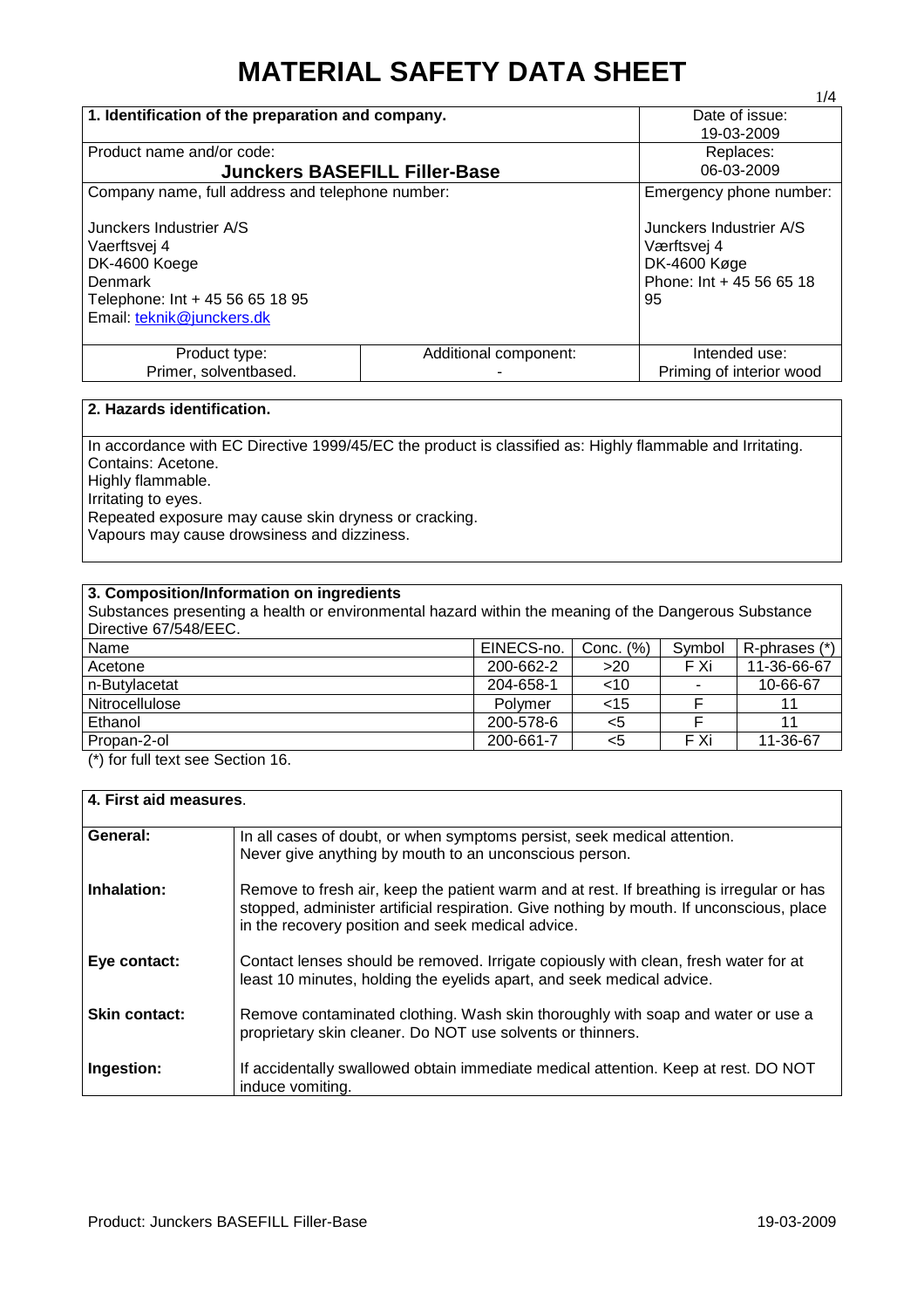## **5. Fire fighting measures.**

#### **Extinguishing media:**

Recommended: Alcohol resistant foam, CO2, powder, water spray.

Not to be used: Water jet.

#### **Recommendations:**

Fire will produce dense black smoke. Exposure to decomposition products may cause a hazard to health. Appropriate breathing apparatus may be required. Cool closed containers exposed to fire with water. Do not allow run-off from fire fighting to enter drains or water courses.

## **6. Accidental release measures.**

Exclude sources of ignition and ventilate the area. Exclude non-essential personnel. Avoid breathing vapours. Refer to protective measures listed in Sections 7 and 8. Contain and collect spillages with noncombustible absorbent materials, e.g. sand, earth, vermiculite, diatomaceous earth and place in a container for disposal according to local regulations (see Section 13). Do not allow to enter drains or water courses. Clean preferably with a detergent; avoid use of solvents. If the product contaminates lakes, rivers or sewage, inform appropriate authorities in accordance with local regulations.

## **7. Handling and storage.**

#### **Handling:**

Vapours are heavier than air and may spread along floors. Vapours may form explosive mixtures with air. Prevent the creation of flammable or explosive concentrations of vapour in air and avoid vapour concentration higher than the occupational exposure limits. In addition, the product should only be used in areas from which all naked lights and other sources of ignition have been excluded. Electrical equipment should be protected to the appropriate standard.

Preparation may charge electrostatically: always use earthing leads when transferring from one container to another. Operators should wear anti-static footwear and clothing and floors should be of the conducting type.

Keep container tightly closed. Isolate from sources of heat, sparks and open flame. No sparking tools should be used.

Avoid skin and eye contact. Avoid the inhalation of dust, particulates and spray mist arising from the application of this preparation. Avoid inhalation of dust from sanding. Smoking, eating and drinking should be prohibited in application area. For personal protection see Section 8.

Never use pressure to empty: container is not a pressure vessel.

Always keep in containers of same material as the original one.

Comply with the health and safety at work laws.

## **Storage:**

Store in accordance with the conditions of the license which is necessary under the Petroleum Consolidation Act. Further guidance is contained in the HSE guidance note Storage of Flammable Liquids in Containers. Observe the label precautions. Store between 5 and 25 °C in a dry, well ventilated place away from sources of heat and direct sunlight. Keep away from sources of ignition. Keep away from oxidizing agents, from strongly alkaline and strongly acid materials. No smoking. Prevent unauthorised access. Containers which are opened must be carefully resealed and kept upright to prevent leakage. Do not empty into drains.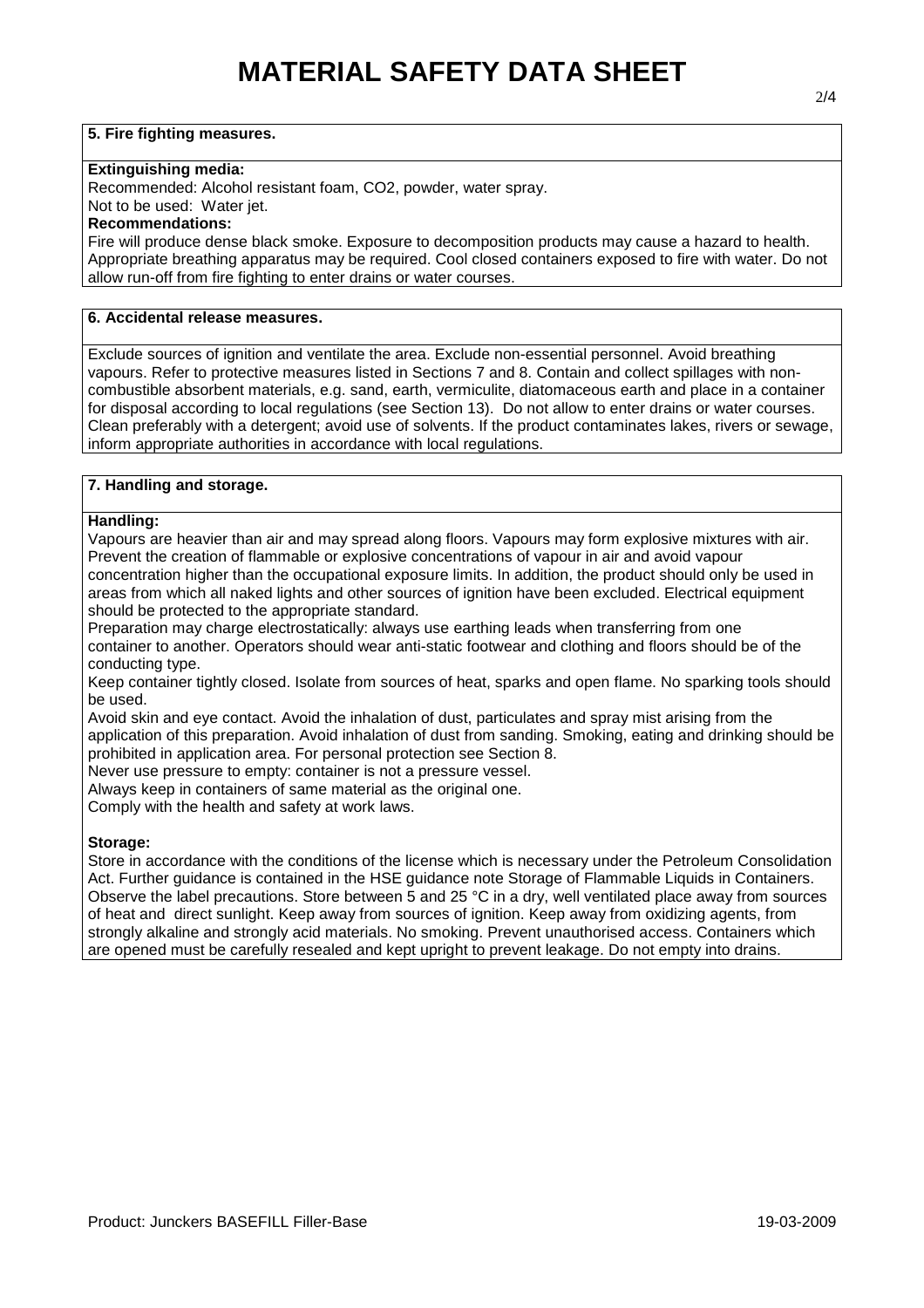| <b>Engineering Measures:</b>                                                                     |                                                                                                |                                                                                 |                   |                                                                                                       |    |      |                   |
|--------------------------------------------------------------------------------------------------|------------------------------------------------------------------------------------------------|---------------------------------------------------------------------------------|-------------------|-------------------------------------------------------------------------------------------------------|----|------|-------------------|
| Provide adequate ventilation. Where reasonably practicable this should be achieved by the use of |                                                                                                |                                                                                 |                   |                                                                                                       |    |      |                   |
|                                                                                                  | local exhaust ventilation and good general extraction. If these are not sufficient to maintain |                                                                                 |                   |                                                                                                       |    |      |                   |
|                                                                                                  |                                                                                                |                                                                                 |                   | concentrations of particulates and solvent vapour below the OEL, suitable respiratory protection must |    |      |                   |
| be worn.                                                                                         |                                                                                                |                                                                                 |                   |                                                                                                       |    |      |                   |
| <b>Occupational exposure limits (OEL):</b>                                                       |                                                                                                |                                                                                 |                   |                                                                                                       |    |      |                   |
| Substance                                                                                        |                                                                                                | ppm                                                                             | mg/m <sup>3</sup> | Substance                                                                                             |    | ppm  | mg/m <sup>3</sup> |
| *Acetone                                                                                         |                                                                                                | 250                                                                             | 600               | *Propan-2-ol                                                                                          | Sk | 200  | 490               |
|                                                                                                  |                                                                                                | 150                                                                             | 710               | *Ethanol                                                                                              |    | 1000 | 1900              |
| *Butylacetat                                                                                     |                                                                                                |                                                                                 |                   |                                                                                                       |    |      |                   |
| Those marked "*' are assigned by the supplier of the substance.                                  |                                                                                                |                                                                                 |                   |                                                                                                       |    |      |                   |
|                                                                                                  |                                                                                                |                                                                                 |                   | 'Sk' indicates a risk of absorption through the skin. 'Sen' indicates a respiratory sensitiser.       |    |      |                   |
|                                                                                                  |                                                                                                |                                                                                 |                   |                                                                                                       |    |      |                   |
| <b>Personal protection:</b>                                                                      |                                                                                                |                                                                                 |                   |                                                                                                       |    |      |                   |
| <b>Respiratory</b>                                                                               |                                                                                                | If workers are exposed to concentrations above the exposure limit they must use |                   |                                                                                                       |    |      |                   |
| protection:                                                                                      |                                                                                                | appropriate, certified respirators.                                             |                   |                                                                                                       |    |      |                   |
|                                                                                                  |                                                                                                |                                                                                 |                   |                                                                                                       |    |      |                   |
| Hand protection:                                                                                 | Use PE/EVA/PE gloves (4H). Barrier (=wearing) time: 4 hours. Dispose immediately               |                                                                                 |                   |                                                                                                       |    |      |                   |
|                                                                                                  | after use. See manufacturers recommendations.                                                  |                                                                                 |                   |                                                                                                       |    |      |                   |
|                                                                                                  | Barrier creams may help to protect the exposed areas of the skin, they should however          |                                                                                 |                   |                                                                                                       |    |      |                   |
|                                                                                                  | not be applied once exposure has occurred.                                                     |                                                                                 |                   |                                                                                                       |    |      |                   |
|                                                                                                  |                                                                                                |                                                                                 |                   |                                                                                                       |    |      |                   |
| Eye protection:                                                                                  | Use safety eyewear designed to protect against splash of liquids.                              |                                                                                 |                   |                                                                                                       |    |      |                   |
|                                                                                                  |                                                                                                |                                                                                 |                   |                                                                                                       |    |      |                   |
| <b>Skin protection:</b>                                                                          | Personnel should wear anti-static clothing made of natural fibre or of high temperature        |                                                                                 |                   |                                                                                                       |    |      |                   |
|                                                                                                  | resistant synthetic fibre.                                                                     |                                                                                 |                   |                                                                                                       |    |      |                   |
|                                                                                                  |                                                                                                |                                                                                 |                   |                                                                                                       |    |      |                   |

| 9. Physical and chemical properties. |            |                                 |          |
|--------------------------------------|------------|---------------------------------|----------|
|                                      | Product    |                                 | Product  |
| Physical state:                      | Liquid     | Explosion limit, lower (vol%) : | $2,2-13$ |
| Flash point, °C:                     | -18        | Organic solvents % (w/w):       | App. 85  |
| Specific gravity, kg/l:              | 0.8        |                                 |          |
| Solubility in water:                 | Immiscible |                                 |          |

## **10. Stability and reactivity.**

**8. Exposure controls/Personal protection.**

Stable under recommended storage and handling conditions (see section 7). When exposed to high temperatures may produce hazardous decomposition products such as carbon monoxide and dioxide, smoke, oxides of nitrogen etc.. Keep away from oxidizing agents, strongly alkaline and strongly acid materials in order to avoid exothermic reactions.

## **11. Toxicological information.**

The preparation has been assessed following the conventional method of the Dangerous Preparations Directive 1999/45/EC and classified for toxicological hazards accordingly. See Sections 2 and 15 for details. Exposure to component solvents vapours concentration in excess of the stated occupational exposure limit may result in adverse health effects such as mucous membrane and respiratory system irritation and adverse effects on kidney, liver and central nervous system. Symptoms and signs include headache, dizziness, fatigue, muscular weakness, drowsiness and in extreme cases, loss of consciousness. Solvents may cause some of the above effects by absorption through the skin. Repeated or prolonged contact with the preparation may cause removal of natural fat from the skin resulting in non-allergic contact dermatitis and absorption through the skin. The liquid splashed in the eyes may cause irritation and reversible damage.

#### **12. Ecological information.**

The product should not be allowed to enter drains or water courses.